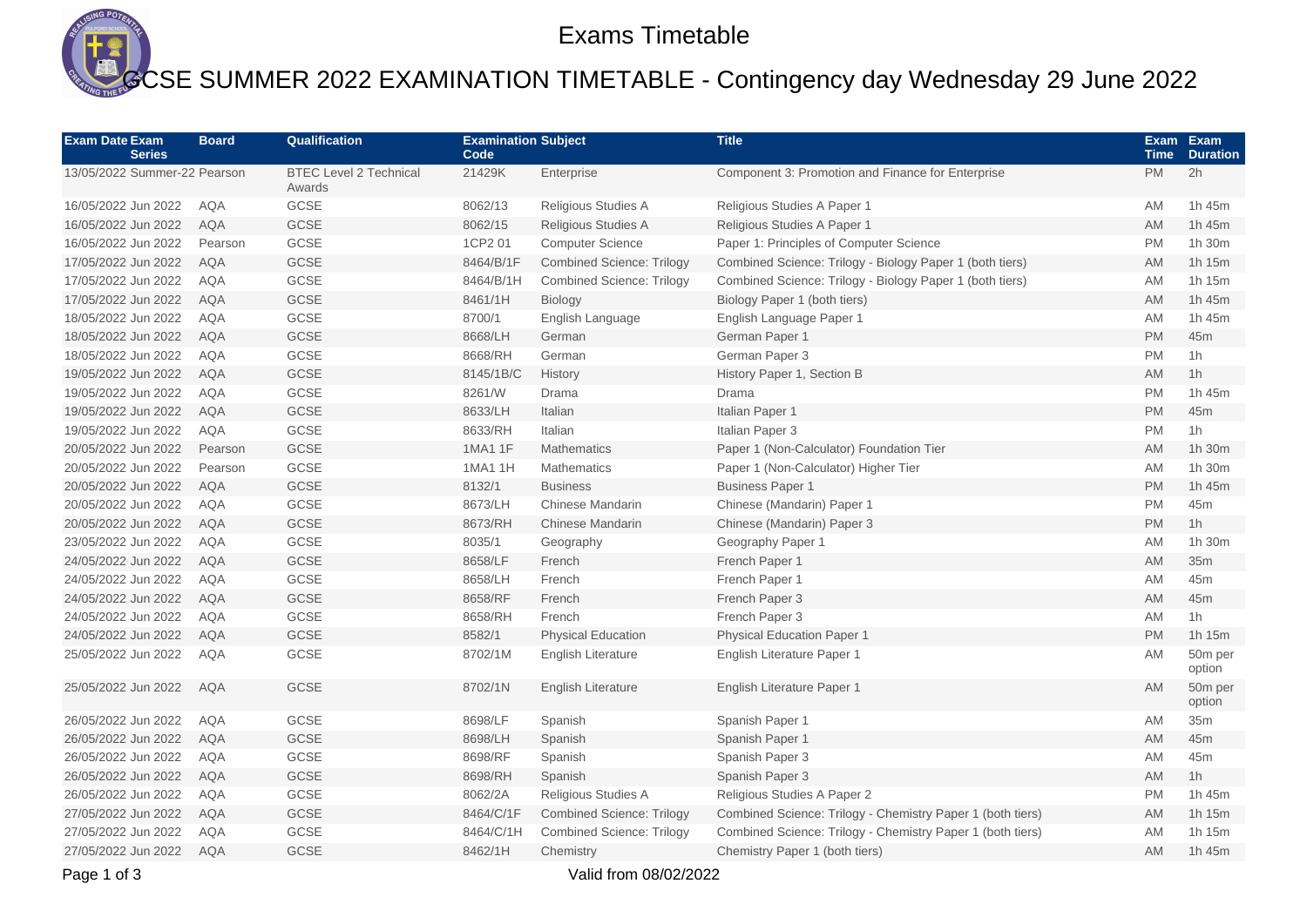

## GCSE SUMMER 2022 EXAMINATION TIMETABLE - Contingency day Wednesday 29 June 2022

| <b>Exam Date Exam</b><br><b>Series</b> | <b>Board</b> | Qualification      | <b>Examination Subject</b><br>Code |                                  | <b>Title</b>                                                                                                             |           | Exam Exam<br><b>Duration</b> |
|----------------------------------------|--------------|--------------------|------------------------------------|----------------------------------|--------------------------------------------------------------------------------------------------------------------------|-----------|------------------------------|
| 27/05/2022 Jun 2022                    | Pearson      | <b>GCSE</b>        | 1CP2 02                            | <b>Computer Science</b>          | Paper 2: Application of Computational Thinking (Onscreen using an<br>Integrated Development Environment (IDE) of choice) | <b>PM</b> | 2h                           |
| 06/06/2022 Jun 2022                    | <b>AQA</b>   | GCSE               | 8673/WH                            | <b>Chinese Mandarin</b>          | Chinese (Mandarin) Paper 4                                                                                               | <b>AM</b> | 1h 20m                       |
| 06/06/2022 Jun 2022                    | <b>AQA</b>   | GCSE               | 8668/WH                            | German                           | German Paper 4                                                                                                           | <b>AM</b> | 1h 20m                       |
| 07/06/2022 Jun 2022                    | Pearson      | GCSE               | 1MA1 2F                            | <b>Mathematics</b>               | Paper 2 (Calculator) Foundation Tier                                                                                     | <b>AM</b> | 1h 30m                       |
| 07/06/2022 Jun 2022                    | Pearson      | GCSE               | 1MA1 2H                            | <b>Mathematics</b>               | Paper 2 (Calculator) Higher Tier                                                                                         | <b>AM</b> | 1h 30m                       |
| 07/06/2022 Jun 2022                    | <b>AQA</b>   | GCSE               | 8035/2                             | Geography                        | Geography Paper 2                                                                                                        | <b>PM</b> | 1h 15m                       |
| 08/06/2022 Jun 2022                    | <b>AQA</b>   | <b>GCSE</b>        | 8702/2                             | <b>English Literature</b>        | English Literature Paper 2                                                                                               | <b>AM</b> | 1h 45m                       |
| 09/06/2022 Jun 2022                    | <b>AQA</b>   | GCSE               | 8145/1A/D                          | History                          | History Paper 1, Section A                                                                                               | AM        | 1 <sub>h</sub>               |
| 09/06/2022 Jun 2022                    | <b>AQA</b>   | GCSE               | 8464/P/1F                          | <b>Combined Science: Trilogy</b> | Combined Science: Trilogy - Physics Paper 1 (both tiers)                                                                 | <b>PM</b> | 1h 15m                       |
| 09/06/2022 Jun 2022                    | <b>AQA</b>   | GCSE               | 8464/P/1H                          | <b>Combined Science: Trilogy</b> | Combined Science: Trilogy - Physics Paper 1 (both tiers)                                                                 | <b>PM</b> | 1h 15m                       |
| 09/06/2022 Jun 2022                    | <b>AQA</b>   | GCSE               | 8463/1H                            | Physics                          | Physics Paper 1 (both tiers)                                                                                             | <b>PM</b> | 1h 45m                       |
| 10/06/2022 Jun 2022                    | <b>AQA</b>   | GCSE               | 8700/2                             | English Language                 | English Language Paper 2                                                                                                 | <b>AM</b> | 1h 45m                       |
| 10/06/2022 Jun 2022                    | <b>AQA</b>   | GCSE               | 8582/2                             | <b>Physical Education</b>        | <b>Physical Education Paper 2</b>                                                                                        | <b>PM</b> | 1h 15m                       |
| 13/06/2022 Jun 2022                    | Pearson      | GCSE               | 1MA1 3F                            | <b>Mathematics</b>               | Paper 3 (Calculator) Foundation Tier                                                                                     | <b>AM</b> | 1h 30m                       |
| 13/06/2022 Jun 2022                    | Pearson      | GCSE               | 1MA1 3H                            | <b>Mathematics</b>               | Paper 3 (Calculator) Higher Tier                                                                                         | <b>AM</b> | 1h 30m                       |
| 13/06/2022 Jun 2022                    | <b>AQA</b>   | GCSE               | 8132/2                             | <b>Business</b>                  | <b>Business Paper 2</b>                                                                                                  | <b>PM</b> | 1h 45m                       |
| 13/06/2022 Jun 2022                    | <b>OCR</b>   | Cambridge National | R081/01                            | Creative iMedia                  | Pre-production skills                                                                                                    | <b>PM</b> | 1h 15m                       |
| 14/06/2022 Jun 2022                    | <b>AQA</b>   | <b>GCSE</b>        | 8035/3                             | Geography                        | Geography Paper 3                                                                                                        | <b>AM</b> | 1 <sub>h</sub>               |
| 14/06/2022 Jun 2022                    | <b>AQA</b>   | GCSE               | 8633/WH                            | Italian                          | Italian Paper 4                                                                                                          | <b>PM</b> | 1h 20m                       |
| 15/06/2022 Jun 2022                    | <b>AQA</b>   | GCSE               | 8464/B/2F                          | <b>Combined Science: Trilogy</b> | Combined Science: Trilogy - Biology Paper 2 (both tiers)                                                                 | AM        | 1h 15m                       |
| 15/06/2022 Jun 2022                    | <b>AQA</b>   | GCSE               | 8464/B/2H                          | <b>Combined Science: Trilogy</b> | Combined Science: Trilogy - Biology Paper 2 (both tiers)                                                                 | AM        | 1h 15m                       |
| 15/06/2022 Jun 2022                    | <b>AQA</b>   | <b>GCSE</b>        | 8461/2H                            | <b>Biology</b>                   | Biology Paper 2 (both tiers)                                                                                             | <b>AM</b> | 1h 45m                       |
| 15/06/2022 Jun 2022                    | <b>AQA</b>   | GCSE               | 8552/W                             | Design and Technology            | Design & Technology                                                                                                      | <b>PM</b> | 2h                           |
| 16/06/2022 Jun 2022                    | <b>AQA</b>   | GCSE               | 8658/WF                            | French                           | French Paper 4                                                                                                           | <b>PM</b> | 1h 05m                       |
| 16/06/2022 Jun 2022                    | <b>AQA</b>   | GCSE               | 8658/WH                            | French                           | French Paper 4                                                                                                           | <b>PM</b> | 1h 20m                       |
| 17/06/2022 Jun 2022                    | <b>AQA</b>   | <b>GCSE</b>        | 8698/WF                            | Spanish                          | Spanish Paper 4                                                                                                          | <b>AM</b> | 1h 05m                       |
| 17/06/2022 Jun 2022                    | <b>AQA</b>   | GCSE               | 8698/WH                            | Spanish                          | Spanish Paper 4                                                                                                          | AM        | 1h 20m                       |
| 17/06/2022 Jun 2022                    | <b>AQA</b>   | GCSE               | 8688/LH                            | Polish                           | Polish Paper 1                                                                                                           | PM        | 45m                          |
| 17/06/2022 Jun 2022                    | <b>AQA</b>   | GCSE               | 8688/RH                            | Polish                           | Polish Paper 3                                                                                                           | <b>PM</b> | 1 <sub>h</sub>               |
| 17/06/2022 Jun 2022                    | Pearson      | GCSE               | 1AS001                             | Astronomy                        | Paper 1: Naked-eye Astronomy                                                                                             | <b>PM</b> | 1h 45m                       |
| 20/06/2022 Jun 2022                    | <b>AQA</b>   | GCSE               | 8464/C/2F                          | <b>Combined Science: Trilogy</b> | Combined Science: Trilogy - Chemistry Paper 2 (both tiers)                                                               | AM        | 1h 15m                       |
| 20/06/2022 Jun 2022                    | <b>AQA</b>   | GCSE               | 8464/C/2H                          | <b>Combined Science: Trilogy</b> | Combined Science: Trilogy - Chemistry Paper 2 (both tiers)                                                               | <b>AM</b> | 1h 15m                       |
| 20/06/2022 Jun 2022                    | <b>AQA</b>   | GCSE               | 8462/2H                            | Chemistry                        | Chemistry Paper 2 (both tiers)                                                                                           | AM        | 1h 45m                       |
| 20/06/2022 Jun 2022                    | <b>AQA</b>   | GCSE               | 8585/W                             | Food preparation and nutrition   | Food preparation and nutrition                                                                                           | <b>PM</b> | 1h 45m                       |
| 21/06/2022 Jun 2022                    | <b>AQA</b>   | GCSE               | 8145/2B/A                          | History                          | History Paper 2, Section B                                                                                               | <b>AM</b> | 1 <sub>h</sub>               |
| 22/06/2022 Jun 2022                    | <b>WJEC</b>  | GCSE               | C660U30-1                          | Music                            | Music Component 3 (Edugas)                                                                                               | <b>AM</b> | 1h 15m                       |